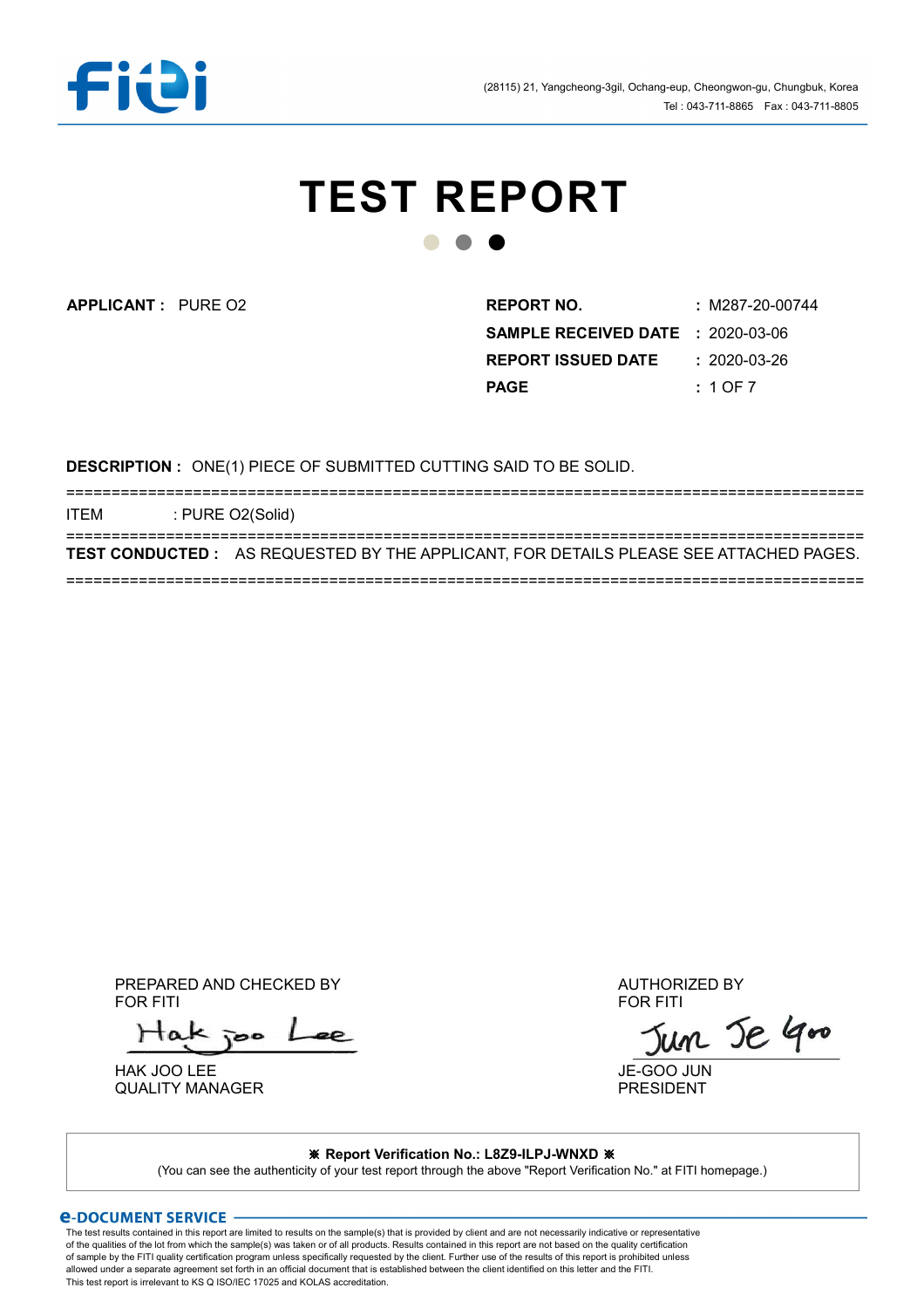

REPORT NO.: M287-20-00744 PAGE : 2 OF 7

#### 01. ANTIMICROBIAL ACTIVITY OF ANTIMICROBIAL AGENTS UNDER DYNAMIC CONTACT CONDITIONS ( MODIFIED ASTM E2149 - 13a ) : CFU/mL, PERCENT REDUCTION OF BACTERIA %

|                   |                               | <b>BLANK</b>        | #1                  |
|-------------------|-------------------------------|---------------------|---------------------|
| <b>BACTERIA-1</b> | AT BEGINNING                  | $2.5 \times 10^{5}$ | $2.5 \times 10^{5}$ |
|                   | AFTER 24 h                    | $1.3 \times 10^{5}$ | < 30                |
|                   | PERCENT REDUCTION OF BACTERIA |                     | 99.9                |
| BACTERIA-2        | AT BEGINNING                  | 2.1 x $10^5$        | $2.1 \times 10^5$   |
|                   | AFTER 24 h                    | $1.3 \times 10^{5}$ | < 30                |
|                   | PERCENT REDUCTION OF BACTERIA |                     | 99.9                |
| BACTERIA-3        | AT BEGINNING                  | 2.1 x $10^5$        | $2.1 \times 10^5$   |
|                   | AFTER 24 h                    | $1.3 \times 10^{5}$ | < 30                |
|                   | PERCENT REDUCTION OF BACTERIA |                     | 99.9                |
| BACTERIA-4        | AT BEGINNING                  | $2.5 \times 10^{5}$ | $2.5 \times 10^{5}$ |
|                   | AFTER 24 h                    | $1.3 \times 10^{5}$ | < 30                |
|                   | PERCENT REDUCTION OF BACTERIA |                     | 99.9                |
| BACTERIA-5        | AT BEGINNING                  | $2.5 \times 10^{5}$ | $2.5 \times 10^{5}$ |
|                   | AFTER 24 h                    | $1.3 \times 10^{5}$ | < 30                |
|                   | PERCENT REDUCTION OF BACTERIA |                     | 99.9                |

NOTE) TEST SPECIMEN WEIGHT : 1.0 g

BUFFER SOLUTION : PHOSPHATE BUFFER 50 mL(pH 7.2)

TEST BACTERIA : BACTERIA 1 - Escherichia coli ATCC 25922

BACTERIA 2 - Staphylococcus aureus ATCC 6538

BACTERIA 3 - Klebsiella pneumoniae ATCC 4352

BACTERIA 4 - Staphylococcus aureus ATCC 33591

(Methicillin-resistant strains of Staphylococcus aureus)

BACTERIA 5 - Salmonella typhimurium KCTC 1925

SEE ATTACHED PHOTOS.

\*\* End of The Report \*\*



\*\* SAMPLE PHOTO \*\*

#### **e-DOCUMENT SERVICE**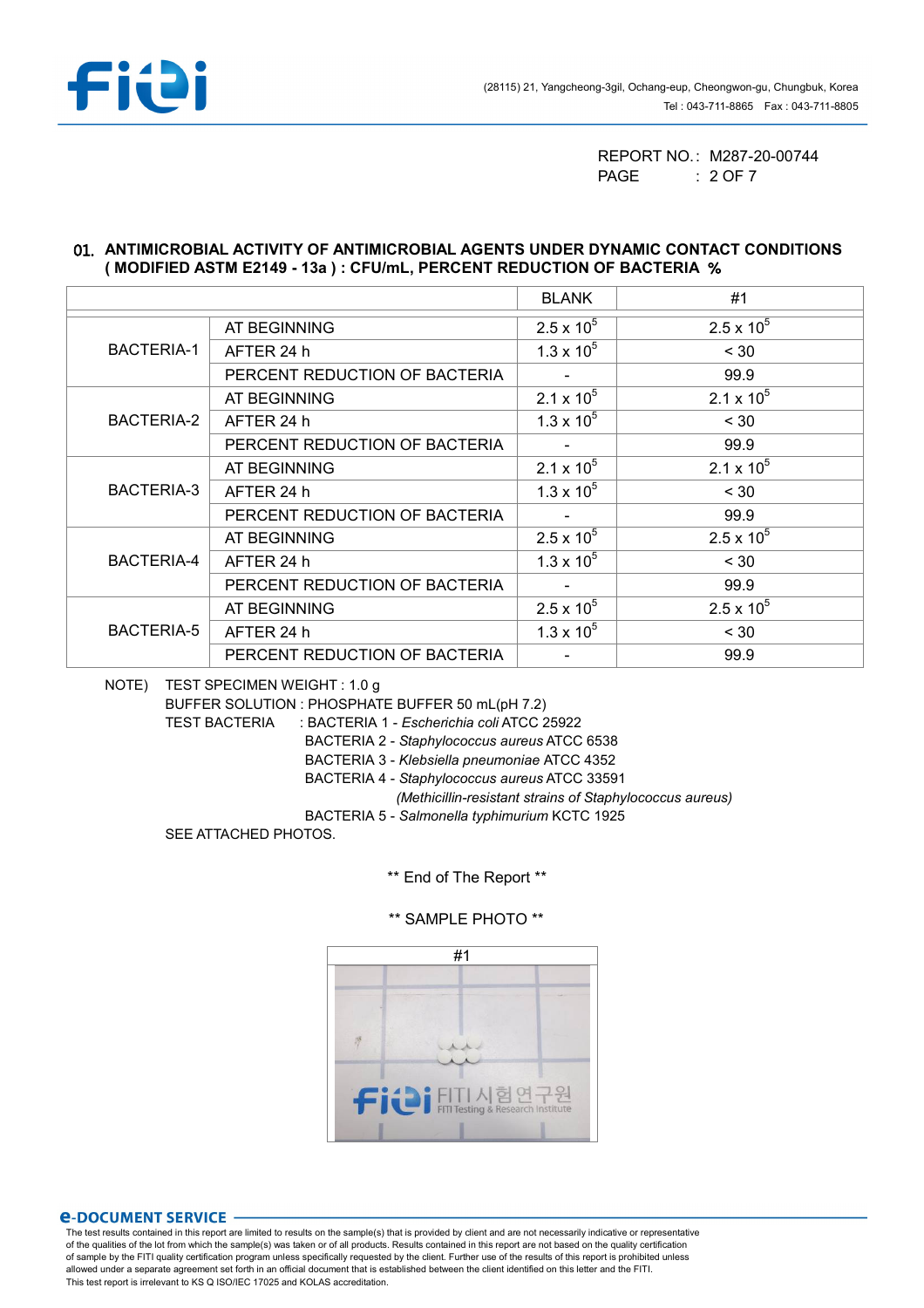

REPORT NO.: M287-20-00744 PAGE : 3 OF 7



# - ANTIBACTERIAL ACTIVITY OF TEXTILES PHOTO : BACTERIA-1 : BLANK -

- ANTIBACTERIAL ACTIVITY OF TEXTILES PHOTO : BACTERIA-1 : #1 -



## *<u>E-DOCUMENT SERVICE</u>*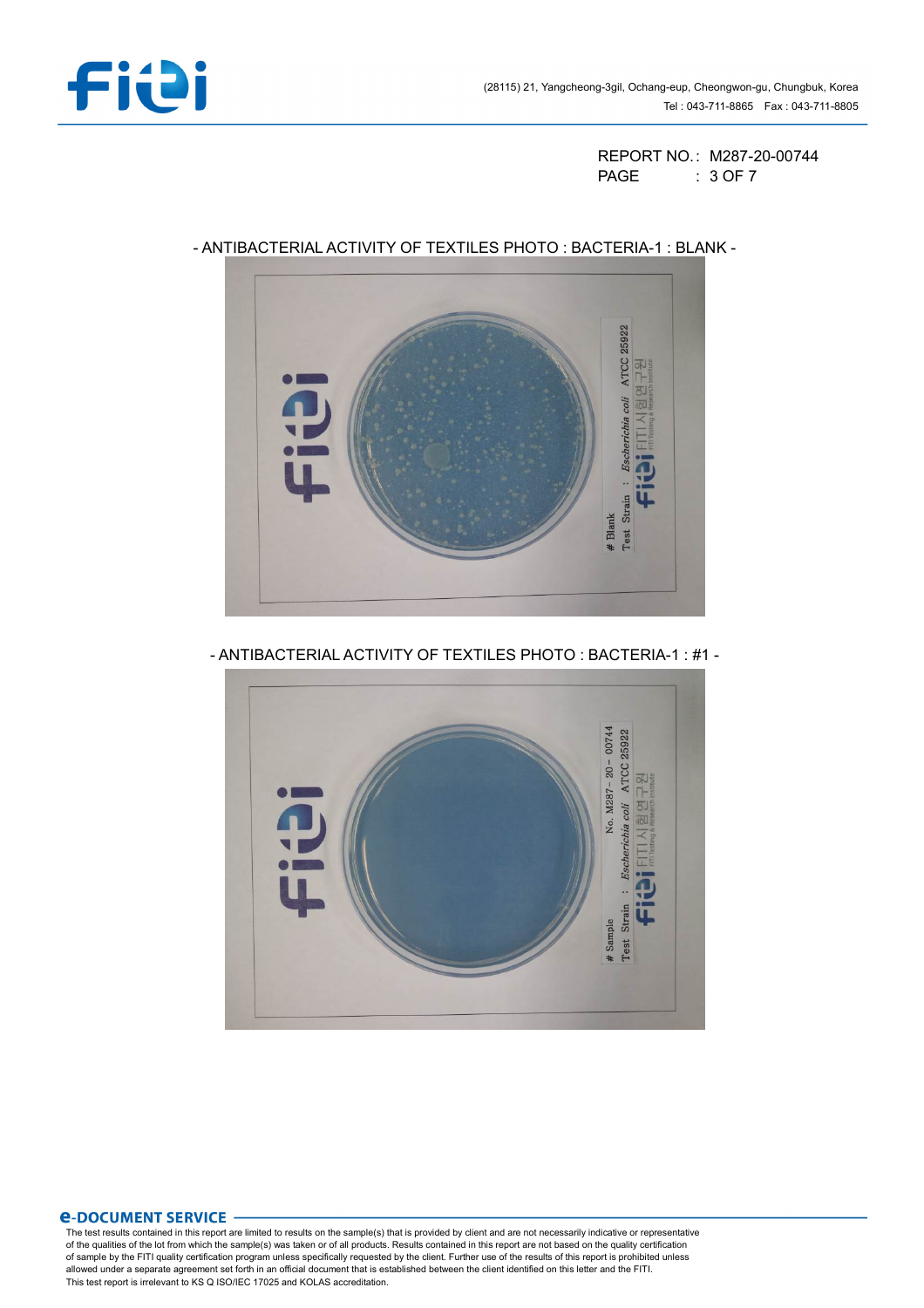

REPORT NO.: M287-20-00744 PAGE : 4 OF 7



# - ANTIBACTERIAL ACTIVITY OF TEXTILES PHOTO : BACTERIA-2 : BLANK -

- ANTIBACTERIAL ACTIVITY OF TEXTILES PHOTO : BACTERIA-2 : #1 -



## **e-DOCUMENT SERVICE**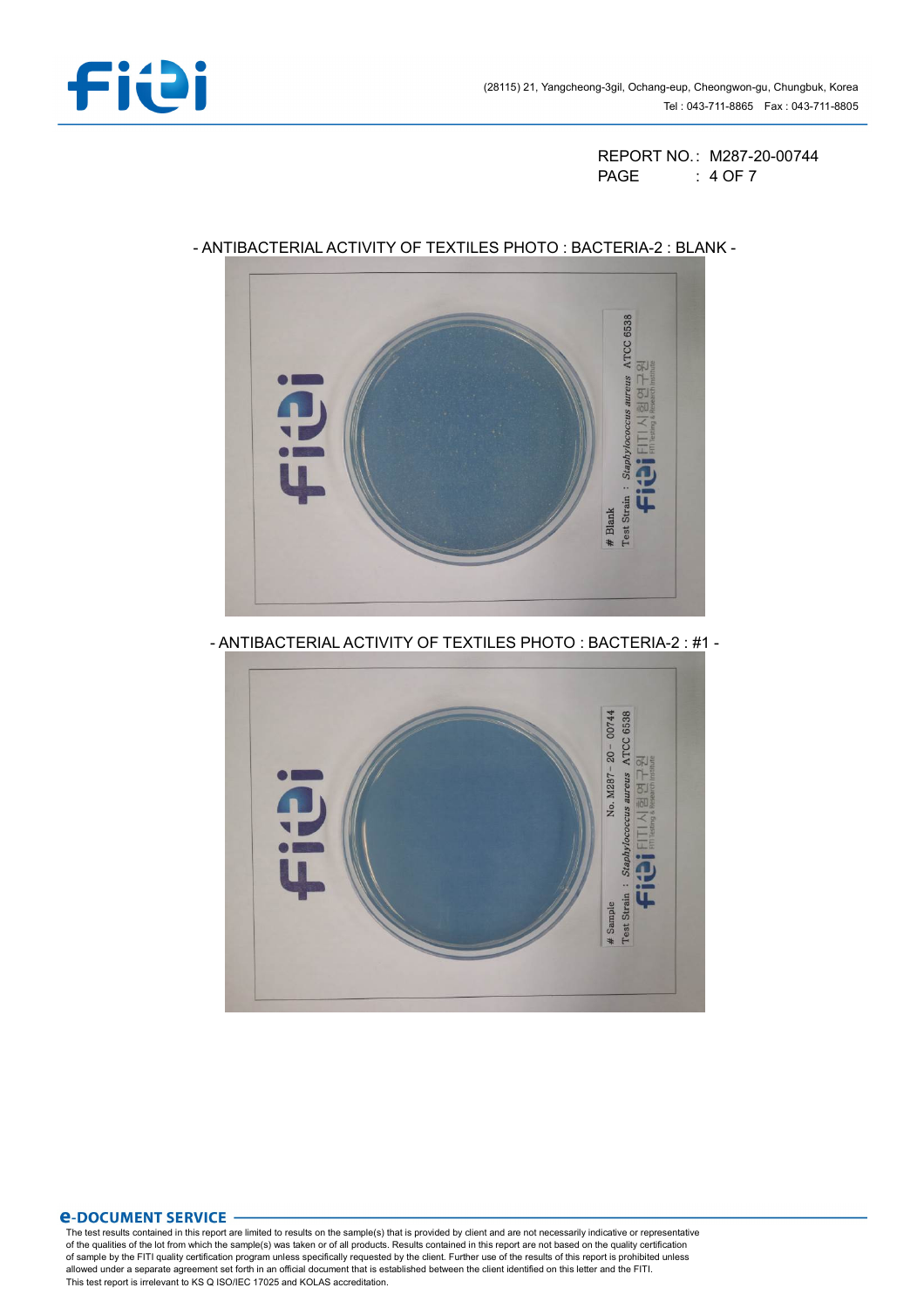

REPORT NO.: M287-20-00744 PAGE : 5 OF 7



## - ANTIBACTERIAL ACTIVITY OF TEXTILES PHOTO : BACTERIA-3 : BLANK -

- ANTIBACTERIAL ACTIVITY OF TEXTILES PHOTO : BACTERIA-3 : #1 -



## *<u>E-DOCUMENT SERVICE</u>*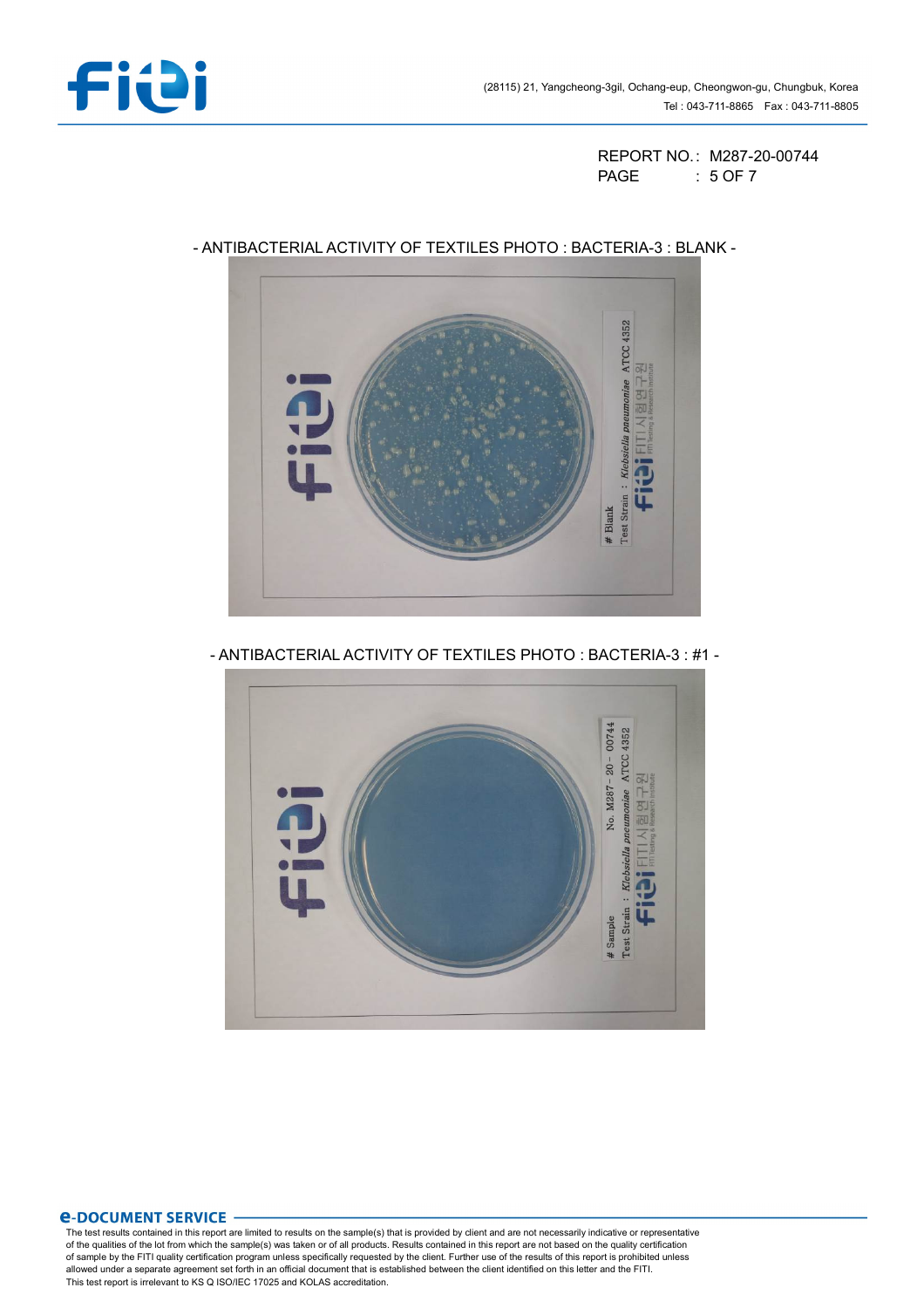

REPORT NO.: M287-20-00744 PAGE : 6 OF 7



# - ANTIBACTERIAL ACTIVITY OF TEXTILES PHOTO : BACTERIA-4 : BLANK -

- ANTIBACTERIAL ACTIVITY OF TEXTILES PHOTO : BACTERIA-4 : #1 -



## *<u>E-DOCUMENT SERVICE</u>*